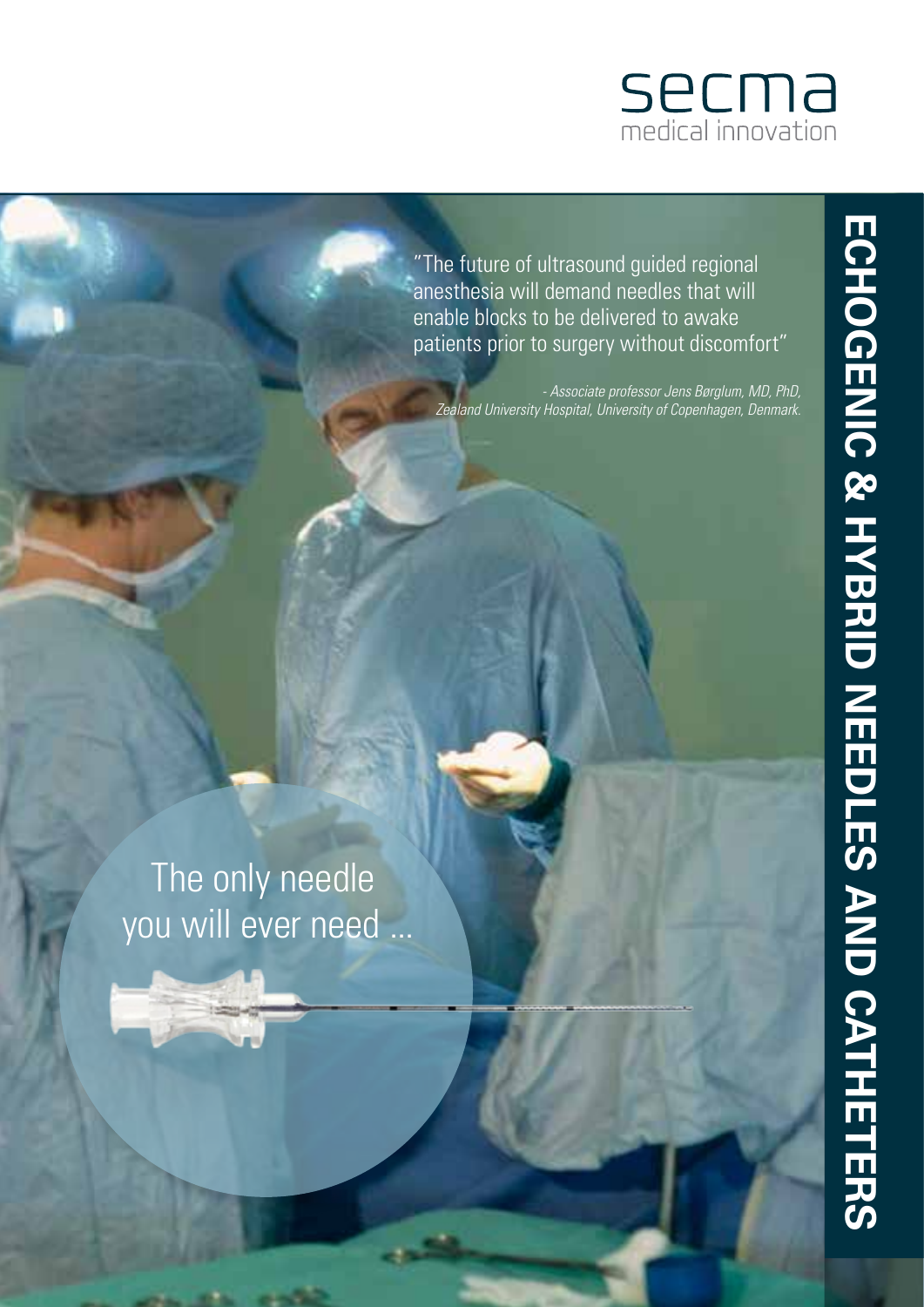

### The only ultrasound needle you will ever use ...

Nowadays, the regional anesthesia under ultrasound guidance is a widely-used technique. However, even the best ultrasound equipment cannot display the best image in presence of low echogenicity needles and cannulas. The Evolution® needle guarantees an unbeatable quality of the ultrasound image.

The customized "dimples", impressed on the surface on the needle significantly improves the outcome of the ultrasound image - especially at the tip of the needle - this technology tells the user the exact position of the needle tip, thus reducing the risk of nerve injury in the process.

The echogentic "dimples"reflect the soundwaves back to the transducer, making the needle clearly visible during ultrasound. The dimple features completely encircle the tip of the needle so all sides of the tip appear bright on the ultrasound image.

The unique and patented technology and surface treatment makes the needle or cannula shaped much like a golf ball, which is very atraumatic to the tissue. It also gives it an optimal surface smoothness, which improves the steering and minimizes the insertion and retraction force needed.



The needles have been designed specifically for the research of muscular nerve sheaths so you can see them clearly on the screen of an ultrasound machine thanks to an improved surface treatment (like a golf ball), of the steel tubing and a specially designed 30º back-cut bevel.



Choosing the wrong needle can cause permanent damage to the nerve. With the Evolution® needle you are in total control!

You don't need to use force to penetrate due to the ingenious back-cut design, navigating the needle is easy due to the smooth surface and the patented 360° dimple design ensures that you have the optimal image at all times.

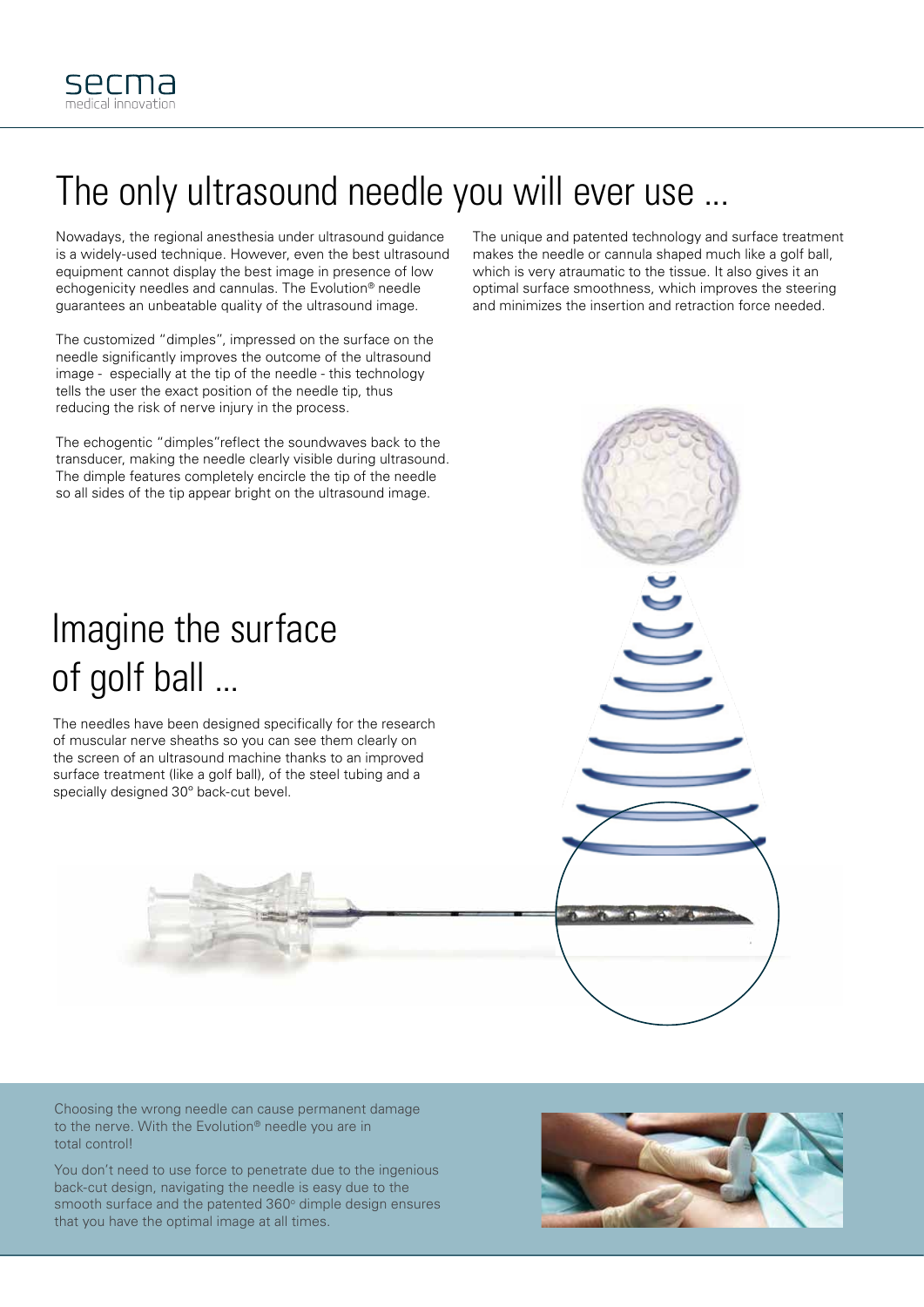# medical innovation

### With the Evolution needle you get ...

- **Excellent penetration** due to the 30° back-cut design of the tip, yet still atraumatic to the tissue
- **•** The 30° back-cutting angle and the unique dimple design best **reduces the risks of micro-lesions** of the nerves.
- **High and clear visibility** due to the special echogenic treatment, especially important for deeper nerve blocks.
- **•** A needle that **does not bend** completely made in tempered stainless steel with particular attention to the tip ensures a greater resistance to flexing and makes it easy to steer through the tissue.
- **Pre-connected Luer-Lock connection** ready for use and easy to disassemble - no leakage
- **•** Easy recognition of needle position thanks to the **centimetric markings**.
- **•** A specialised high-end product developed in cooperation with leading **anaesthesiologists and ultrasound specialists**. **EVOLUTION**<br> **EVOLUTION**<br> **EVOLUTION**<br> **EVOLUTION**<br> **EVOLUTION**<br> **EVOLUTION**<br> **EVOLUTION**<br> **EVOLUTION**<br> **EVOLUTION**<br> **EVOLUTION**<br> **EVOLUTION**<br> **EVOLUTION** 
	- **An uncompromising echogentic needle that used with SonoSites Steep Needle Profiling** will deliver perfect results every time.



»The future of ultrasound guided regional anesthesia will demand needles that will enable blocks to be delivered to awake patients prior to surgery without discomfort, for deep fascial plane blocks that penetrate the skin and muscles effortlessly, needles that are non-traumatic by design, and needles that can also be easily visualized when using low frequency curved array transducers.

This is where the quest of excellence for ultrasound quided regional anesthesia on an international scale is moving towards.«

> *- Associate professor Jens Børglum, MD, PhD, Zealand University Hospital, University of Copenhagen, Denmark.*

### **Free demo**

**It is a common misconception that ultrasound needs a plane or straight surface Contact us to create effective echo signals. In fact, it just needs a single reflection point. The dimpled shape is just as effetive in creating echo signals and in addition, it's more atraumatic and minimizes the risk of damages in terms of micro-lesions to nerve tissue.**